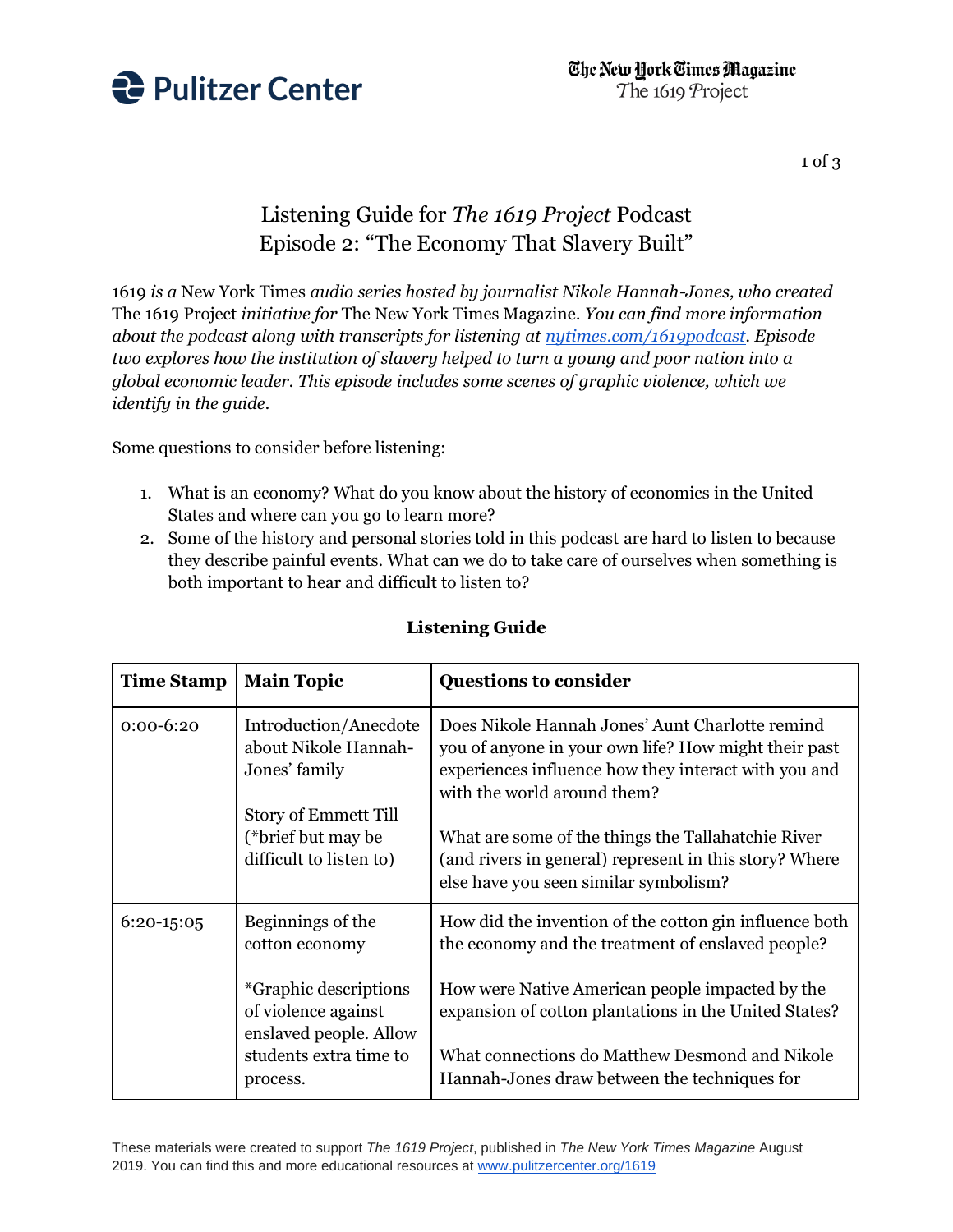

The 1619 Project

 $0 \text{ of } 2$ 

|             |                                                                                                              | ر ∪⊔ ∠                                                                                                                                                                                                                            |
|-------------|--------------------------------------------------------------------------------------------------------------|-----------------------------------------------------------------------------------------------------------------------------------------------------------------------------------------------------------------------------------|
|             |                                                                                                              | managing labor and productivity on slave plantations<br>and in modern corporations? Do you find their<br>argument compelling?                                                                                                     |
| 15:05-19:57 | <b>Establishment</b> of banks<br>and their connections<br>to slavery                                         | Did you know the history of banks allowing plantation<br>owners to take out mortgages on enslaved people?<br>What questions and emotions does it bring up for<br>you?                                                             |
|             |                                                                                                              | Why was it hypocritical for global investors to buy<br>slave-backed mortgage bonds in the United States<br>while saying they oppose slavery? What questions<br>does this bring up for you about modern trading and<br>investment? |
| 19:57-25:57 | Panic of 1837 and the<br>culture of American<br>capitalism                                                   | Have you previously heard of the Panic of 1837? What<br>about the economic crisis in the late 2000s? What<br>comparisons do Desmond and Hannah-Jones draw<br>between the two? Does their analysis make sense to<br>you?           |
|             |                                                                                                              | What is the conclusion Desmond ultimately comes to<br>about American capitalism? What other things might<br>you research to decide whether you agree or disagree<br>with him?                                                     |
| 25:57-31:56 | Jesmyn Ward poem -<br>1808 Act prohibiting<br>the importation of<br>slaves                                   | Jesmyn Ward wrote this creative work in her<br>imagining and responding to an important series of<br>historical events. What does this demonstrate about<br>how knowledge and research can inspire us to create?                  |
|             | *Graphic descriptions<br>of violence against<br>enslaved people. Allow<br>students extra time to<br>process. | How do you imagine Ward felt writing and creating<br>this piece? How do you feel listening to it?<br>What are some important events in recent history that<br>may inspire thoughtful poetry?                                      |

Some questions to consider after listening:

1. How has listening to this episode changed your understanding of the ways in which the United States profited off the labor of enslaved people? What about the ways in which global investors outside of the United States profited from American slavery?